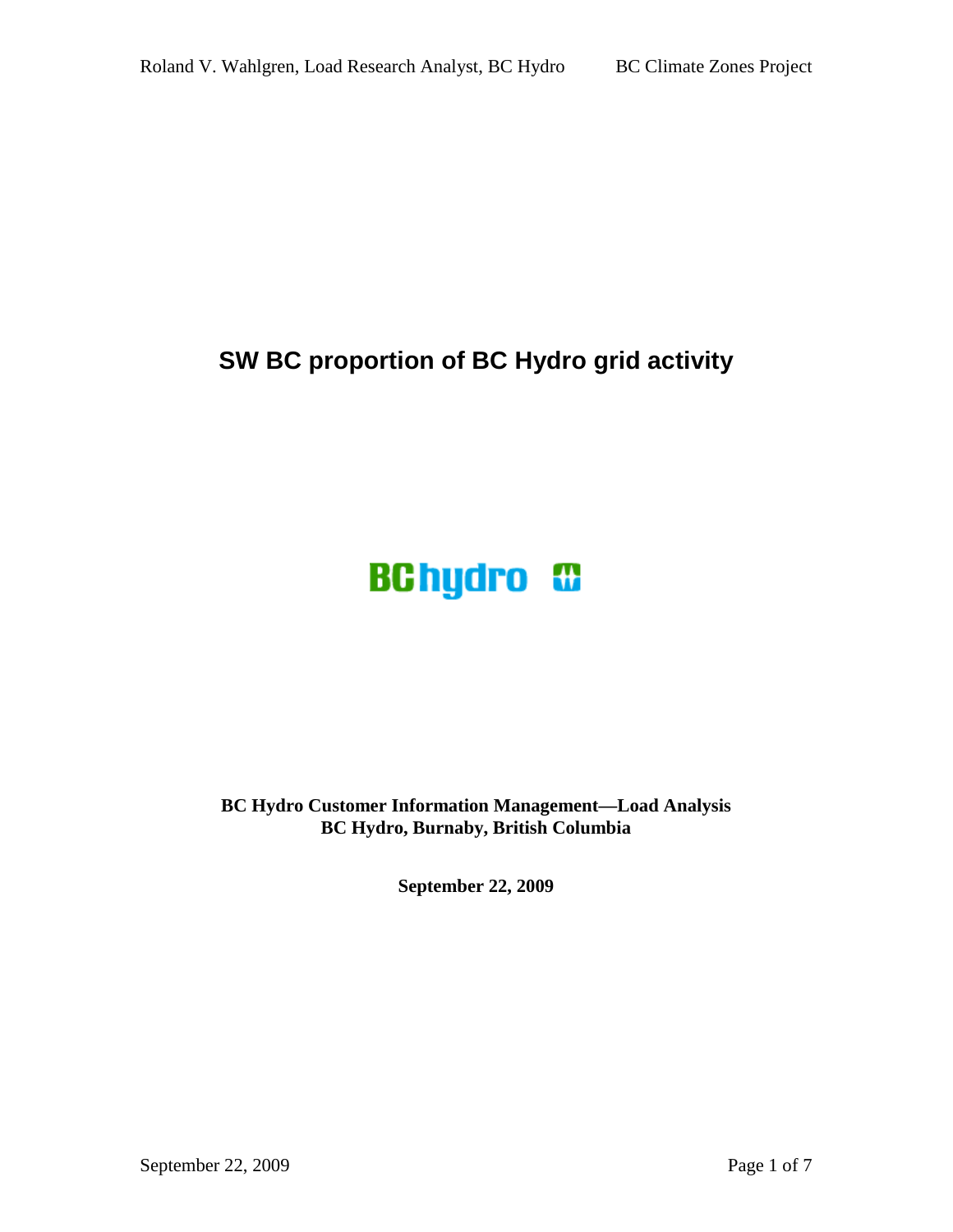# **SW BC proportion of BC Hydro grid activity**

### **Introduction**

Within BC Hydro, references are often made to the substantial contribution of Lower Mainland plus Vancouver Island customers to activity on the BC Hydro grid. Usually, the population of SW BC is estimated to create 75% of demand (rate at which electric energy is used at a given instant or averaged over an hour, kW) or consume this proportion of the energy (GWh) delivered by the system.

Three different ways of judging the contribution of the SW BC (Lower Mainland plus Vancouver Island) populations to activity on the grid are presented in this document.

#### **Data sources**

Data was obtained from the BC Hydro Distribution Load Shape Estimator (DLSE) database.

#### **Methods**

The values for the BC Hydro system load distribution were extracted from the DLSE database for the four sales regions for fiscal year 2007–2008. These actual values (GWh) included transmission plus distribution customers.

Electrically heated energy distribution in BC was tabulated using actual values of annual energy (GWh) consumed by residential electrically-heated buildings during fiscal year 2007–2008.

BC Hydro electrically heated demand distribution in BC was tabulated using modeled values of power (kW) for residential electrically-heated buildings for the coincident BC Hydro system peak on January 28, 2008 (17:00 Pacific Time).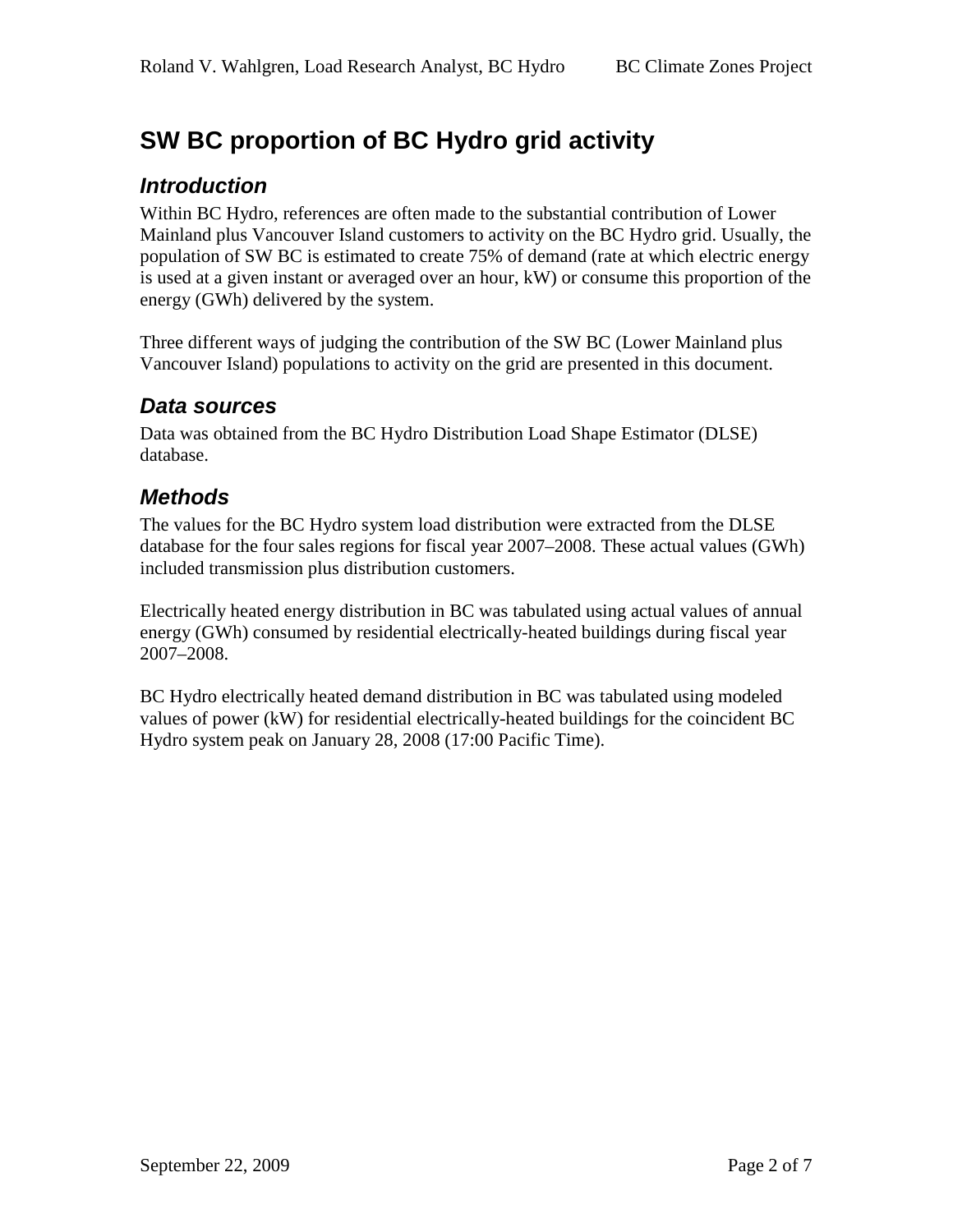## **Results**

The three different ways of looking at the contribution of Lower Mainland plus Vancouver Island populations to activity on the grid are set out in Tables 1, 2, and 3 and summarized in Figure 1. Sales Regions are as indicated in Figure 2.



**Figure 1: Three different ways of judging SW BC (Lower Mainland plus Vancouver Island) contributions to BC Hydro grid activity**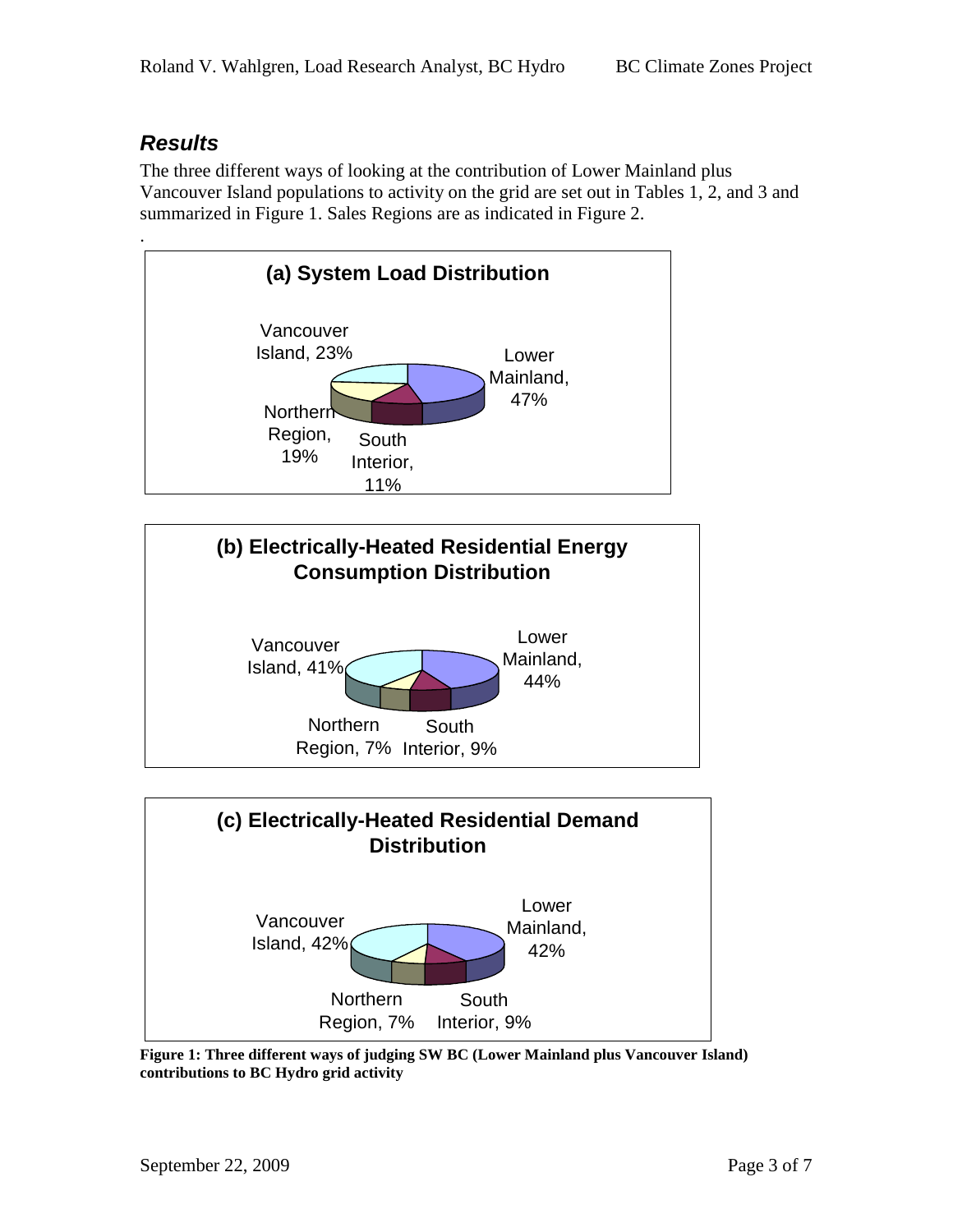

**Figure 2: BC Hydro Sales Regions with corresponding weather stations (Service Areas map source is http://hydroweb/genius/contacts/bc\_hydro\_offices.html; Sales Region designations were added by author of this report)** 

#### Table 1 BC Hydro System Load Distribution in British Columbia Fiscal year 2007-2008

| <b>Sales Region</b>                                              | <b>Weather Station</b> | Load (GWh)                        | Proportion of BC (%) |  |  |  |  |  |  |
|------------------------------------------------------------------|------------------------|-----------------------------------|----------------------|--|--|--|--|--|--|
| Lower Mainland                                                   | Vancouver              | 24.241                            | 47%                  |  |  |  |  |  |  |
| South Interior                                                   | Kamloops (Kelowna)     | 5.672                             | 11%                  |  |  |  |  |  |  |
| Northern Region                                                  | <b>Prince George</b>   | 9.828                             | 19%                  |  |  |  |  |  |  |
| Vancouver Island                                                 | Victoria               | 12.038                            | 23%                  |  |  |  |  |  |  |
| <b>Total BC</b>                                                  |                        | 51,779                            | 100%                 |  |  |  |  |  |  |
| Note: System Load includes Transmission + Distribution customers |                        |                                   |                      |  |  |  |  |  |  |
|                                                                  |                        | Lower Mainland + Vancouver Island |                      |  |  |  |  |  |  |

Data Source: BC Hydro Distribution Load Shape Estimator (DLSE) Database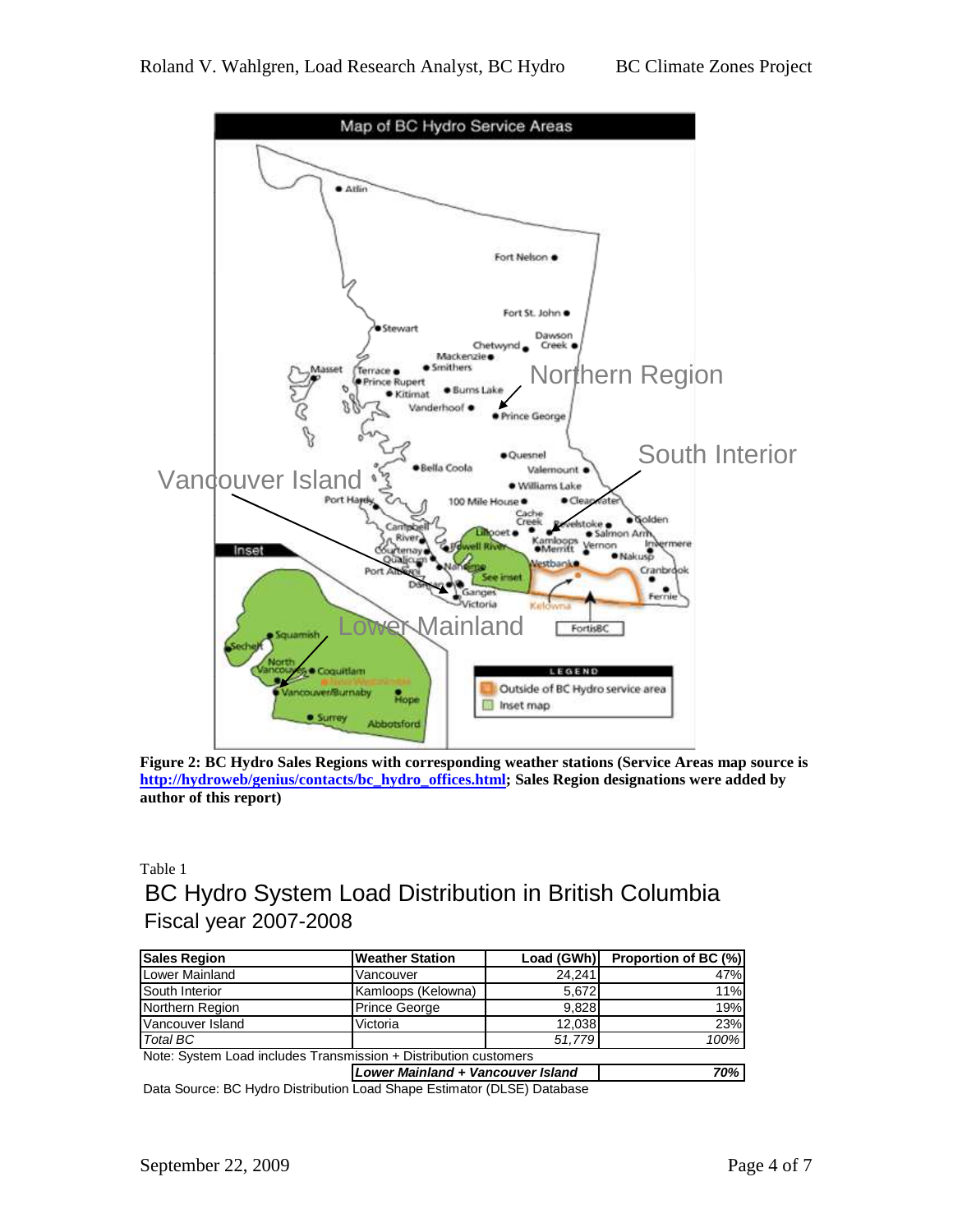Table 2

BC Hydro Electrically Heated Energy Distribution in British Columbia Fiscal year 2007-2008

|                           |                |                       |                  | <b>Residential Electrically Heated Buildings (Annual Energy, GWh)</b> |                   |                       |               |        |                   |         |                 |                      |        |                   |
|---------------------------|----------------|-----------------------|------------------|-----------------------------------------------------------------------|-------------------|-----------------------|---------------|--------|-------------------|---------|-----------------|----------------------|--------|-------------------|
|                           |                |                       |                  | <b>Low-Rise</b>                                                       |                   |                       |               |        |                   | Rowl    | Rowl            |                      | Total  |                   |
|                           | Weather        | High-Rise             | <b>High-Rise</b> | Apt                                                                   |                   | Low-Rise Low-Rise Apt |               |        | <b>Row Housel</b> | Houses  | Houses          |                      | Energy | <b>Proportion</b> |
| <b>Sales Region</b>       | <b>Station</b> | Apt Common Apt Suites |                  | Common                                                                | <b>Apt Suites</b> | <b>Unconnected</b>    | <b>Mobile</b> | Otherl | Unconnected       | Commonl | Units           | <b>Single/Duplex</b> | (GWh)  | of BC (%)         |
| Lower Mainland            | Vancouver      | 272                   | 488              | 78                                                                    | 198               | 57                    |               | 43     |                   | 60      | 574             | 1.447                | 3.301  | 44%               |
|                           | Kamloops       |                       |                  |                                                                       |                   |                       |               |        |                   |         |                 |                      |        |                   |
| South Interior            | (Kelowna)      |                       | 50               |                                                                       | 29                |                       | 131           | 22     |                   |         | 48              | 451                  | 649    | 9%                |
|                           | Prince         |                       |                  |                                                                       |                   |                       |               |        |                   |         |                 |                      |        |                   |
| Northern Region           | George         |                       | 29               |                                                                       | 22                |                       |               | 11     |                   |         | 13 <sub>1</sub> | 405                  | 518    | 7%                |
| Vancouver Island Victoria |                | 53                    | 117              | 46                                                                    | 102               | 25                    | 42            | 33     |                   | 12      | 1701            | 2.457                | 3.072  | 41%               |
| Total BC                  |                | 343                   | 684              | 139                                                                   | 351               | 101                   | 73            | 109    | 100               | 75      | 805             | 4,760                | 7.540  |                   |
| Total BC (%)              |                | 5%                    | 9%               | 2%                                                                    | 5%                | 1%                    | 1%            | 1%     | 1%                | 1%      | 11%             | 63%                  |        | 100%              |

Data Source: BC Hydro Distribution Load Shape Estimator (DLSE) Database **Load Company 1999 Lower Mainland + Vancouver Island 85%** 



**Figure 3: Chart of total BC annual energy consumption by electrically-heated residential site type. Energy data for site types was condensed from Table 2** 



**Figure 4: Chart of total BC proportion of energy consumption by electrically-heated residential site type. Energy data for site types was condensed from Table 2**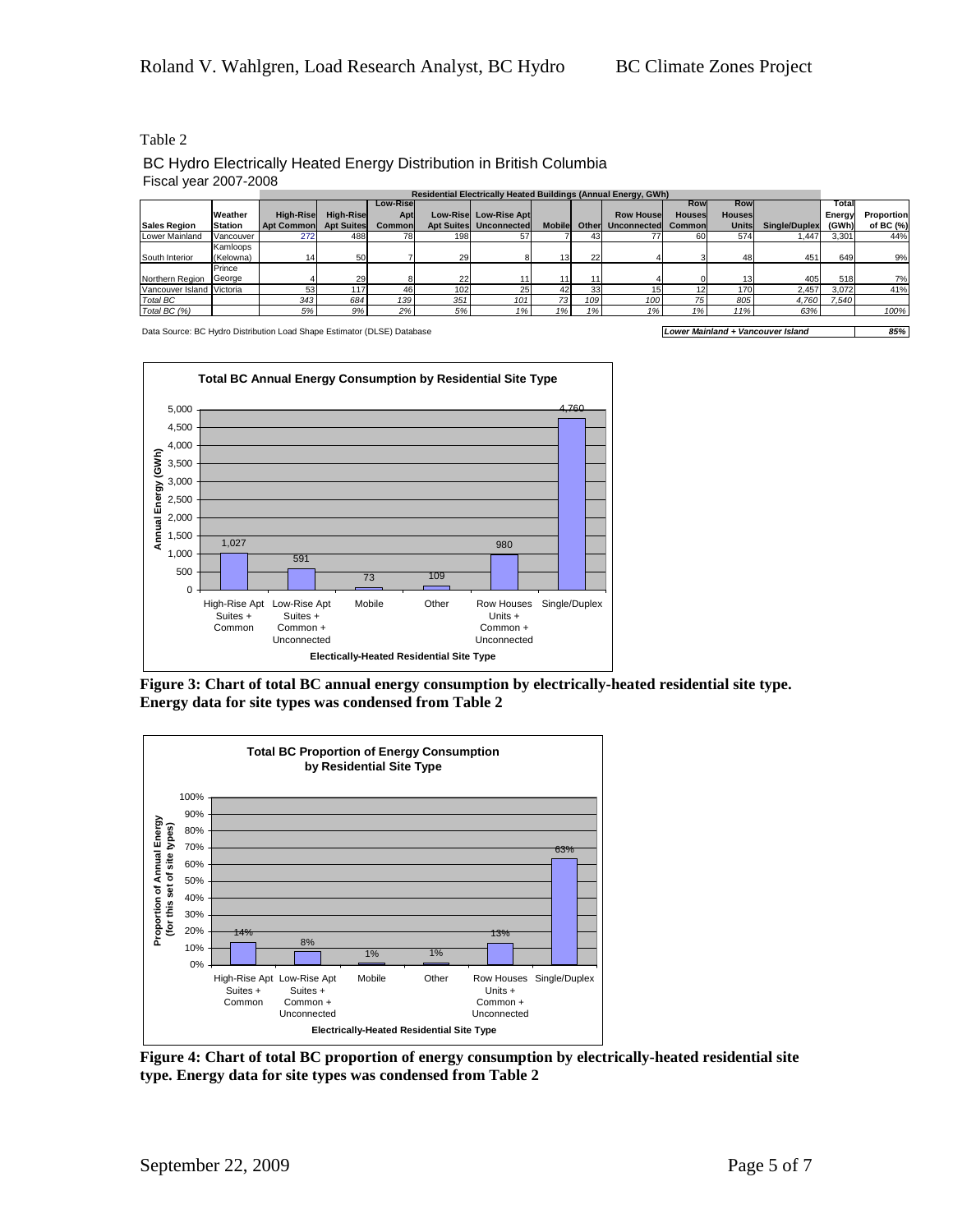| <b>Residential Electrically Heated Buildings (Demand, kW)</b> |                |                      |                   |                  |               |                               |               |              |                    |               |               |               |                     |            |
|---------------------------------------------------------------|----------------|----------------------|-------------------|------------------|---------------|-------------------------------|---------------|--------------|--------------------|---------------|---------------|---------------|---------------------|------------|
|                                                               |                |                      |                   | <b>Low-Risel</b> |               |                               |               |              |                    | Row           | <b>Row</b>    |               | Total               |            |
|                                                               | <b>Weather</b> | <b>High-Rise Apt</b> | <b>High-Risel</b> |                  |               | Apt Low-Rise Apt Low-Rise Apt |               |              | <b>Row House</b>   | <b>Houses</b> | <b>Houses</b> |               | Demand              | Proportion |
| <b>Sales Region</b>                                           | <b>Station</b> | Commonl              | <b>Apt Suites</b> | Commonl          | <b>Suites</b> | Unconnected                   | <b>Mobile</b> | Other        | <b>Unconnected</b> | Commonl       | <b>Units</b>  | Single/Duplex | (kW)                | of BC (%)  |
| Lower Mainland                                                | Vancouver      | 49,790               | 144.901           | 14.178           | 58,766        | 10.418                        | 830           | 5,356        | 17.241             | 13.428        | 128.991       | 394.789       | 838.687             | 42%        |
|                                                               | Kamloops       |                      |                   |                  |               |                               |               |              |                    |               |               |               |                     |            |
| South Interior                                                | (Kelowna)      | 2,734                | 15,501            | .329             | 9,035         | .504                          | .620          | 2,812        | 1.022              | 646           | 11.238        | 128,778       | 176.218             | 9%         |
|                                                               | Prince         |                      |                   |                  |               |                               |               |              |                    |               |               |               |                     |            |
| Northern Region                                               | George         | 807                  | 8.863             | .520             | 6.790         | 2.064                         | .451          | .383         | 883                | 88            | 3.177         | 115.797       | 142.822             | 7%         |
| Vancouver Island Victoria                                     |                | 10.074               | 36.490            | 8,844            | 31,618        | 4,864                         | 5,469         | 4,315        | 3,595              | 2.728         | 39,991        | 702.204       | 850.194             | 42%        |
| Total BC                                                      |                | 63,406               | 205,755           | 25.871           | 106.209       | 18.851                        |               | 9,370 13,865 | 22.740             | 16.890        | 183.397       |               | 1,341,568 2,007,921 |            |
| Total BC (%)                                                  |                | 3%                   | 10%               |                  | 5%            | 1%                            | 0%            | 1%           | 1%                 | 1%            | 9%            | 67%           |                     | 100%       |

Table 3 BC Hydro Electrically Heated Demand Distribution in British Columbia Coincident BCH System Peak on January 28, 2008 (17:00)

Data Source: BC Hydro Distribution Load Shape Estimator (DLSE) Modeled Load with 10% loss **Lower Mainland + Vancouver Island 84%** 



**Figure 5: Chart of total BC demand by electrically-heated residential site type for the coincident BC Hydro system peak on January 28, 2008 (17:00). Demand data for site types was condensed from Table 3** 



**Figure 6: Chart of proportion of total BC demand by electrically-heated residential site type for the coincident BC Hydro system peak on January 28, 2008 (17:00). Demand data for site types was condensed from Table 3** 

September 22, 2009 Page 6 of 7